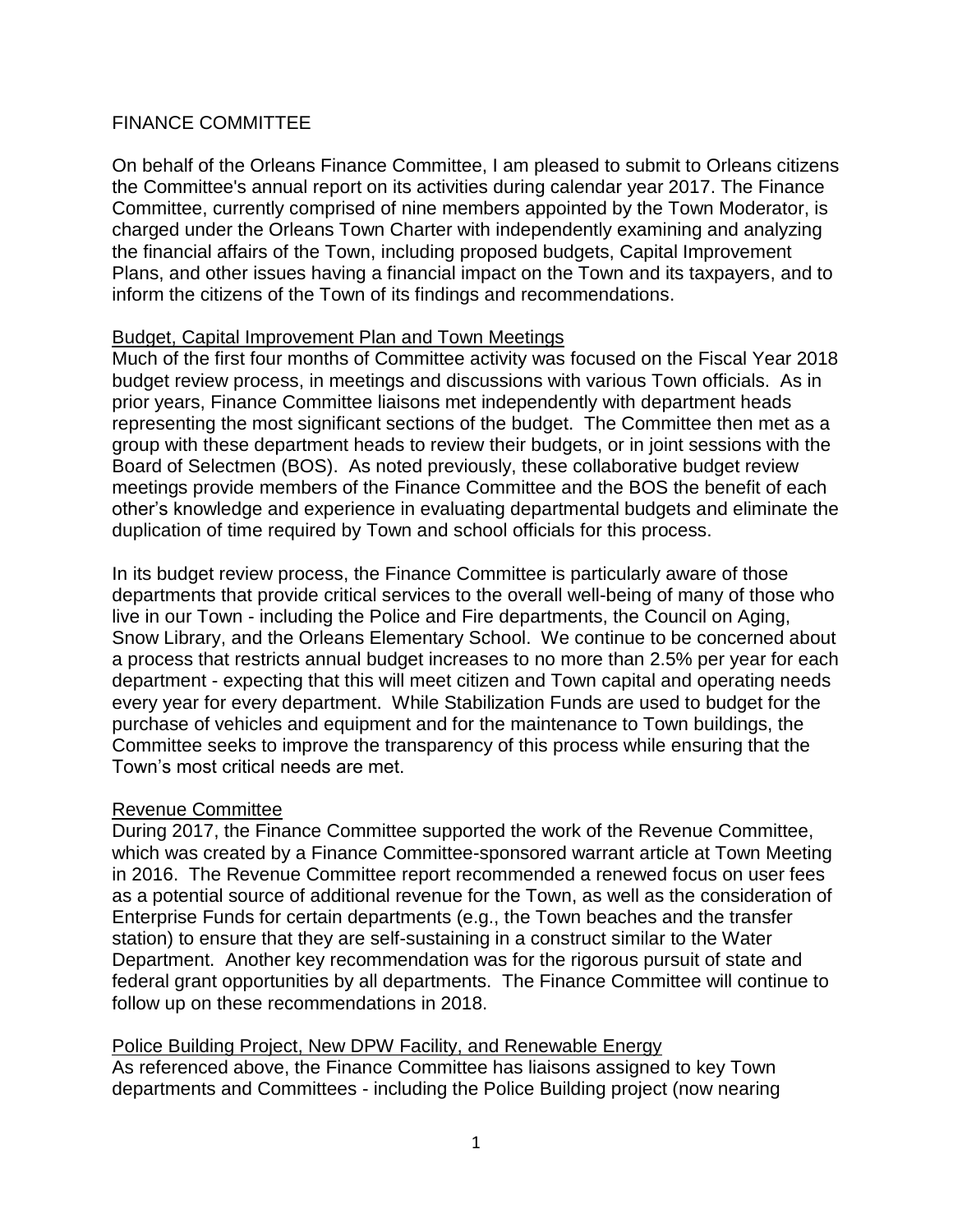completion), the new DPW facility (just underway), and the Orleans Renewable Energy Committee. With regard to the latter, the Town would have access to additional grant money if it were to take the steps needed to satisfy the "green community" criteria. More support is needed for this effort.

### Affordable Housing

In mid-December, the Finance Committee had a joint meeting with the Affordable Housing Committee to review their study on affordable housing in Orleans. We will continue to support their efforts going forward, including the proposed updating of the Town's Housing Trust Fund and the identification of sustainable revenue sources.

### Wastewater and Water Quality

In 2017, representatives of the Finance Committee continued to participate in the monthly Orleans Water Quality Advisory Panel meetings. We also met periodically as a Committee with AECOM, the Town's wastewater consultants, including twice in joint session with the Board of Selectmen. The focus of several meetings was the complex spreadsheet-based Financial Model being developed by the consultants as a basis for determining the allocation of capital costs and operating and maintenance costs for the Town's wastewater solution. Based on discussions at the joint meeting in September, a new, less complex model is being developed, focused specifically on allocating capital costs for the to-be-sewered downtown area.

### Risk Assessment

The Finance Committee's Annual Report and Letter to the Town, published in the 2017 Warrant for the Annual Town Meeting, presented an analysis of the material financial risks that the Town faces as it makes choices about spending, property taxes, and new sources of revenue. We will provide an update to last year's Risk Assessment in our Letter to the Town to be published in the Warrant for the 2018 Annual Town Meeting.

## Communication, Collaboration and Transparency

Finance Committee members spoke at the Annual Town Meeting in May and at the Special Town Meeting in October with Committee member presenting views on various warrant articles - occasionally both "pro" and "con" arguments for a particular article. Although we had the opportunity to participate in Orleans Citizen Forum-sponsored panel discussions in March (focused on the Revenue Committee report) and October (focused on wastewater articles), the Committee has little direct access to the Town's citizens - little opportunity to inform the citizens of our findings and recommendations, except at Town Meeting. However, all of our meetings are open to the public and are broadcast on a local TV channel.

We will continue to focus on analyzing Town financial practices and the roles, responsibilities, and operations of Town Departments and Committees as they impact Town spending, forwarding recommendations that emerge from these analyses to the Board of Selectmen, the Town Administrator, and the Town Finance Director as appropriate. We will continue to look for more and better ways to communicate with the citizens of Orleans.